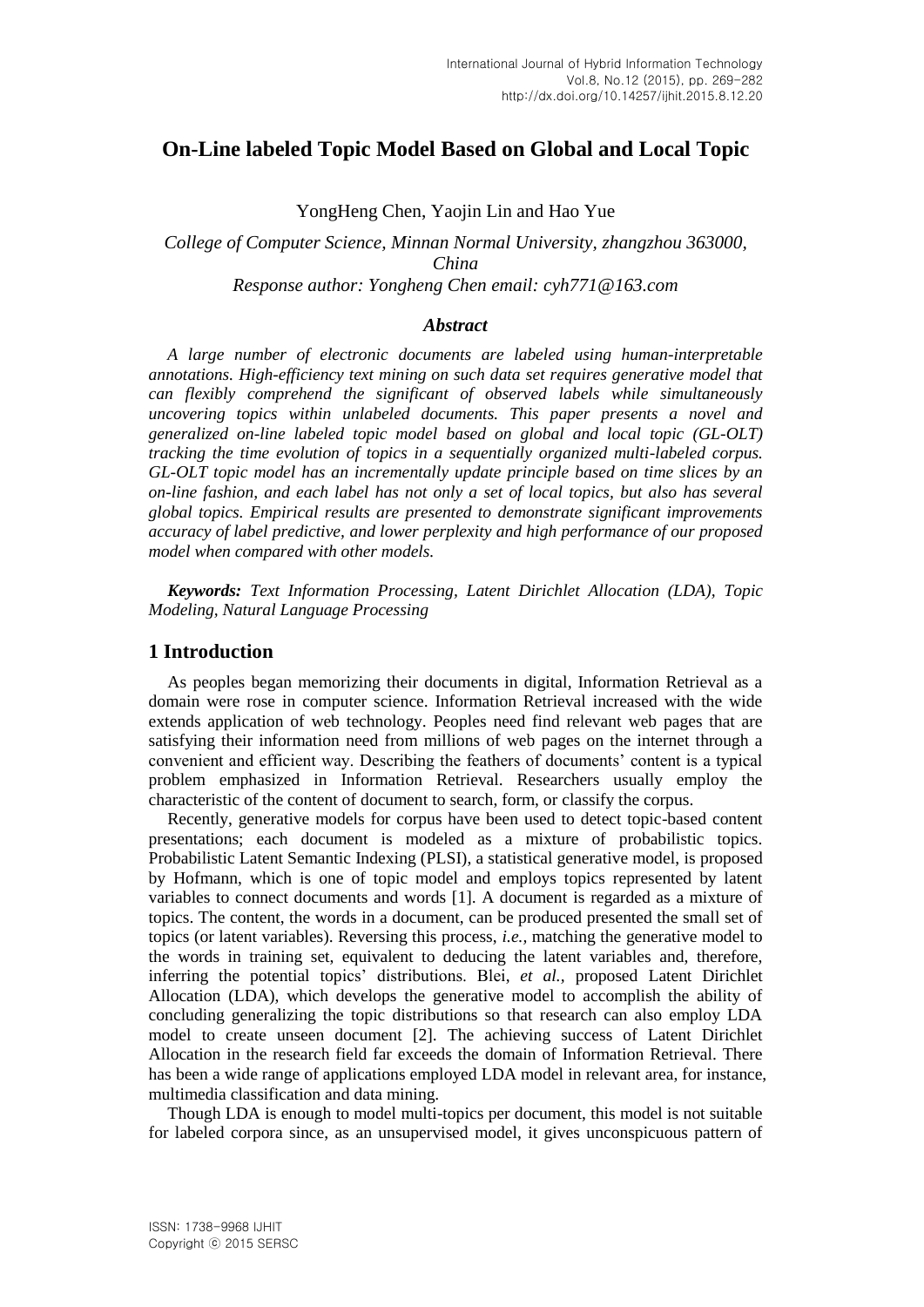integrating a supervised label collection into its learning process. In order to incorporate supervised labels, some alterations of Latent Dirichlet Allocation are been put forward in existing literature. If employing LDA model to get this purpose, it is generally to improve the capability of a collection of latent topics, such as in [3, 4], instead of modeling the supervised labels set into model's learning analysis. Latent Semantic Indexing [5] and related methods [6] are also popular unsupervised approaches. While unsupervised label topics are suited to acquire wider patterns in corpus, the trained topics do not usually align with human provided labels. On the contrary, the supervised Latent Dirichlet Allocation model emphasizes the prediction issue through deducing the most predictive potential topics of document paired with a response [7]. The Dirichlet-multinomial regression (DMR) topic model is put forward by Mimno, *et al.,* which includes a loglinear prior on the document-topic distributions, where the prior is a function of the observed document features [8]. The essential difference between Dirichlet-multinomial regression and supervised Latent Dirichlet Allocation is that, while supervised Latent Dirichlet Allocation model regard observed characteristic as generated variables, Dirichlet-multinomial regression treats the observed characteristic as a set of conditioned variables. However, these models are single label document supervision and learning algorithm and cannot be applied to multi-labeled corpus. Recently multi-Labeled generative model referred as LLDA is proposed by Daniel Ramag, *et al.,* in 2009, which bounds LDA model by demonstrating a one-to-one communication between this model's topics and labels [9]. Labeled LDA considers every document is tagged using a collection of provided labels, and that these labels play a direct role in generating the document's words from per-label distributions over terms [9]. This can enable Labeled LDA to directly learn word-tag correspondences. However, the presence of any potential topics is not assumed by Labeled LDA. Besides, labeled LDA ignores the difference between the topics of computer recognition and artificial labels, which leads to model's insufficient fitness with document's data and poor generalization ability.

Moreover, big data analysis with above-mentioned topic models can be computationally difficult. A primary study challenge for topic modeling is to efficiently serve models to big corpora. These motivated researchers to look for an optimization model, and ultimately several online topic models have been proposed. Alsumait, *et al.,* (2008) proposes Online Topic Model (OLDA) that copes with documents in an on-line way through resampling topic distributions for documents from the new stream updating parameters. OLDA uses collapsed Gibbs sampling for approximate inference [10]. Hoffman, *et al.,* (2010) adopted an online LDA variational Bayes as the approximate posterior inference algorithm that can analyze massive collections of documents for Latent Dirichlet Allocation (LDA) [19]. However, in order to identify novel topics and analyze the evolution of them, OLDA model need measure between the word distribution of each topic before and after an update using Kullback Leibler or Jensen-Shannon divergence [19]. With the increasing of identified topics, the performance of topic will be greatly affected. In addition, OLDA model only consider static vocabulary across time.

These motivated us to look for an optimization model, and ultimately the novel and generalized on-line labeled topic model based on global and local topic, namely GL-OLT, has been proposed. GL-OLT model implements multi-labeled learning of document through mapping label to the combination of multiple topics, similar to LLDA. However, in order to eliminate the similarity of topics classified differently label, in GL-OLT model each label has not only a set of local topics, but also has several global topics. For example, a global topic that belong simultaneously to "machine learning" and "data mining" label added into "machine learning" and "data mining" label. So GL-OLT model make the generated topics far more independence and distinguish, and is feasible and valid for the similarity and dependency of topics. In order to further improve performance of corpus with time information, the time information is considered and incorporated into GL-OLT model.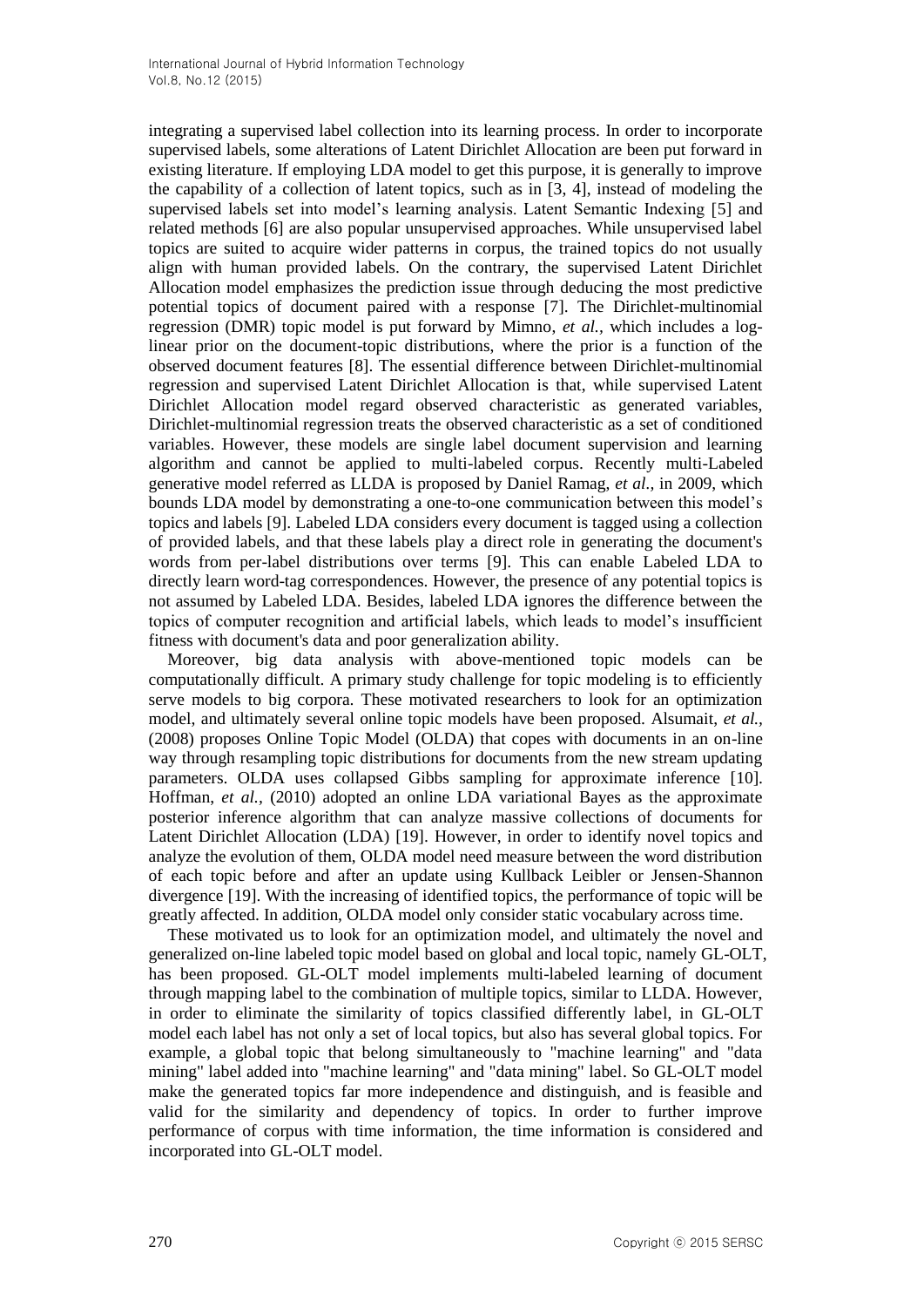

**Figure 1. GL-OLT is shown with Two Inspiration Models: (a) LDA Model (b) OLDA Model (c) GL-OLT Model**

| SYMBOL | <b>DESCRIPTION</b>                                 |
|--------|----------------------------------------------------|
| ΚL     | number of local topics                             |
| Кg     | number of global topics                            |
| M      | Total number of documents                          |
| N      | Total number of unique words                       |
| Nd     | number of word tokens in document d                |
| γ      | dirichlet priors for $\Psi$                        |
| αd     | K-vector of dirichlet priors for ducument d        |
| βĸ     | V-vector of dirichlet priors for topic k           |
| θd     | the multinomial distribution of topics specific    |
|        | to the document d                                  |
| Øĸ     | the multinomial distribution of words specific     |
|        | to the topic k                                     |
| Ψd     | the multinomial distribution of labels specific to |
|        | document d                                         |
|        | a sparse binary vector of usable labels            |
|        | a space of label                                   |
| Zdi    | the topic associated with the ith token in the     |
|        | document d                                         |
| Wdi    | the ith token in document d                        |

#### **Table 1. Notation used in the Paper**

To my best of our knowledge, we are the first to deal with a sequentially organized corpus of documents associated with labels by an on-line fashion. The outline of this paper is organized as follows. In the next section, our on-line labeled topic model is introduced. In Section 3, approximate variation inference is given. We present the experiments we carry out on the basis of Xinhua News corpus and the results we obtained in Section 4. Our final conclusions and suggestions for future work are discussed.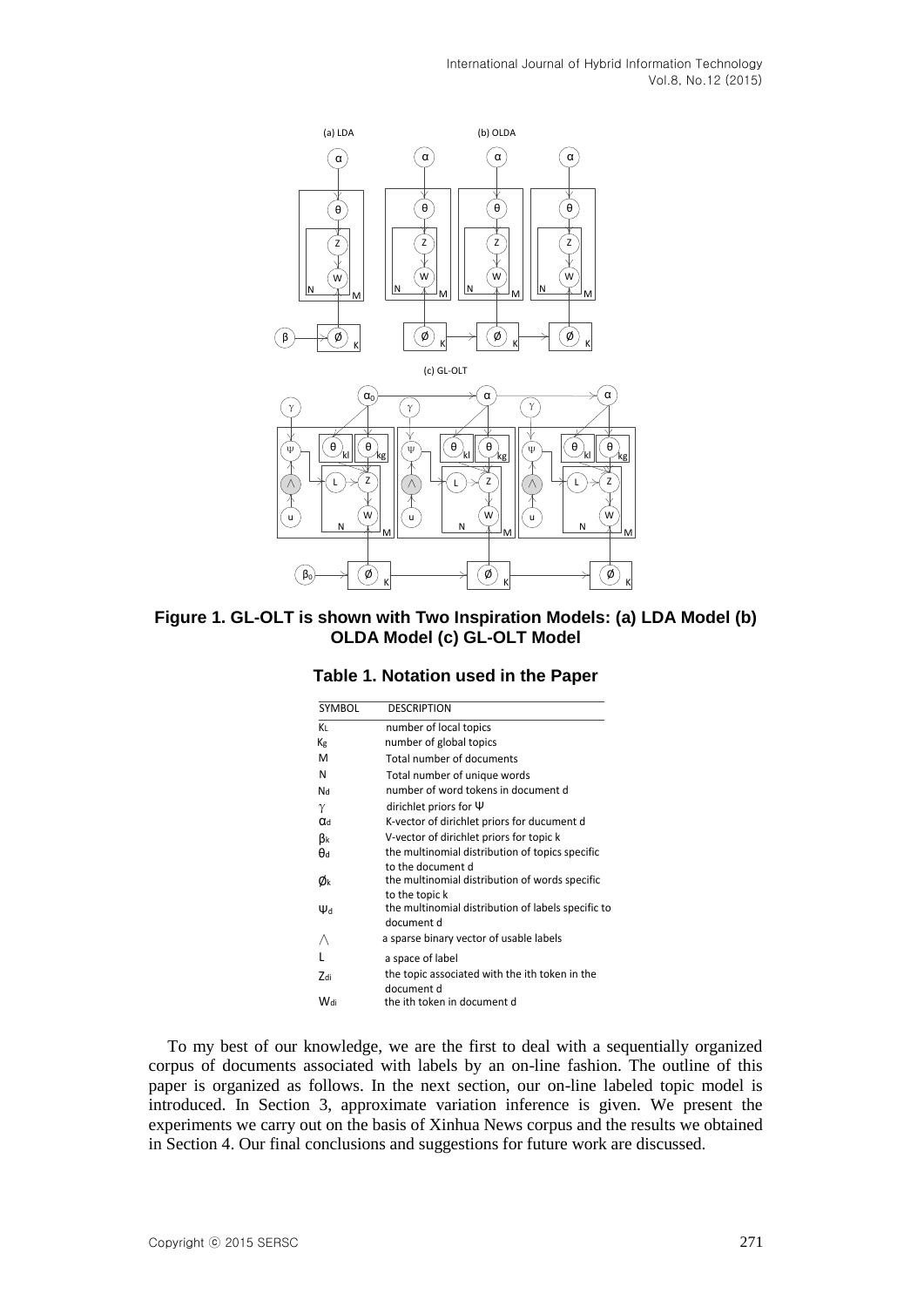# **2. Methodology**

# **2.1. Modeling Documents with Topics**

Before presenting on-line labeled topic model based on global and local topic (GL-OLT) model, let us review the basic Latent Dirichlet Allocation model. A glossary of notations used in the paper is summarized in Table 1, and the graphical model representations of our GL-OLT model is shown in Figure 1.

LDA has acquired prevalence among theoreticians and practitioners serving as a way for corpus summarization and visualization. LDA model, a completely unsupervised algorithm that models each document as a mixture of topics, generates automatic summaries of topics in terms of a discrete probability distribution over words for each topic, and further infers per-document discrete distributions over topics [18]. Most importantly, LDA makes the explicit assumption that each word is generated from one underlying topic [18]. Latent Dirichlet Allocation model, Figure 1 (a), is a hierarchical Bayesian network that product a document making use of a mixture of topics. The parameters  $\theta$  and  $\varnothing$ , the topic and document distributions are conditionally separation because of the words that can be observed. Moreover, the direct connection between documents and words is interrupted [11]. Rather, by introducing additional potential variable z, which represents the responsibility of an especial topic in employing that word in the document, *i.e.,* the topic(s) that the document is centralized on, the connection is managed [12]. The generative process of the topic model specifies a probabilistic sampling procedure that describes how words in documents can be generated based on the hidden topics. The document and topic distributions adopt respectively  $\alpha$  and  $\beta$  as the Dirichlet priors. To deal with unseen documents the generative model of LDA is generalized. For LDA model the words in a document is exchangeable, this is the same for the documents in a corpus. The generative process of the topic model specifies a probabilistic sampling procedure that describes how words in documents can be generated based on the hidden topics [13]. LDA produced documents through selecting a distribution on topics θ from a Dirichlet distribution. P (z) is determined by θ for words in document. The words in the document are then generated by picking a topic j from this distribution and then picking a word from that topic according to  $P(w|z=k)$ , which is determined by a fixed Øk [14]. The estimation problem becomes one of maximizing P (w| $\varnothing$ ,  $\alpha$ ) = $\varphi$ [w| $\theta$ ,  $\varnothing$ )P( $\theta$ |a)d $\theta$ ,where P( $\theta$ ) is a Dirichlet(a) distribution.  $\theta$  and  $\varnothing$  are usually estimated by using sophisticated approximations, either Gibbs sampling or Variational Expectation-Maximization [15].

Latent Dirichlet Allocation model regards words as interchangeable is a simplification that it is compliance with the target of recognizing the semantic topics for each document. For a large number of sets of interest, but nonetheless, the supposition of interchangeable documents is improper [16]. For many data sets, such as news articles, research papers, the sequence of the documents implies a trending collection of topics. OLDA model, Figure 1(b), treats the temporal sequencing information and regards that the data sets are distributed by time slices, and documents as interchangeable within each time slice. OLDA model extends LDA model to operate in an on-line fashion. OLDA model the newly arrived data sets within each slice by a k components topic model, where the generated model associated with slice t-1 is employed as a prior for LDA at slice t, as a newly arrived data stream is available for disposing. OLDA model regards hyperparameters β as the prior observation counts on the number of times words are sampled from a topic before any word from the corpus is observed [10]. Therefore, model runs LDA on data set at current time, and then constructs the count of words in topics that can be employed as the priors for the successive data stream.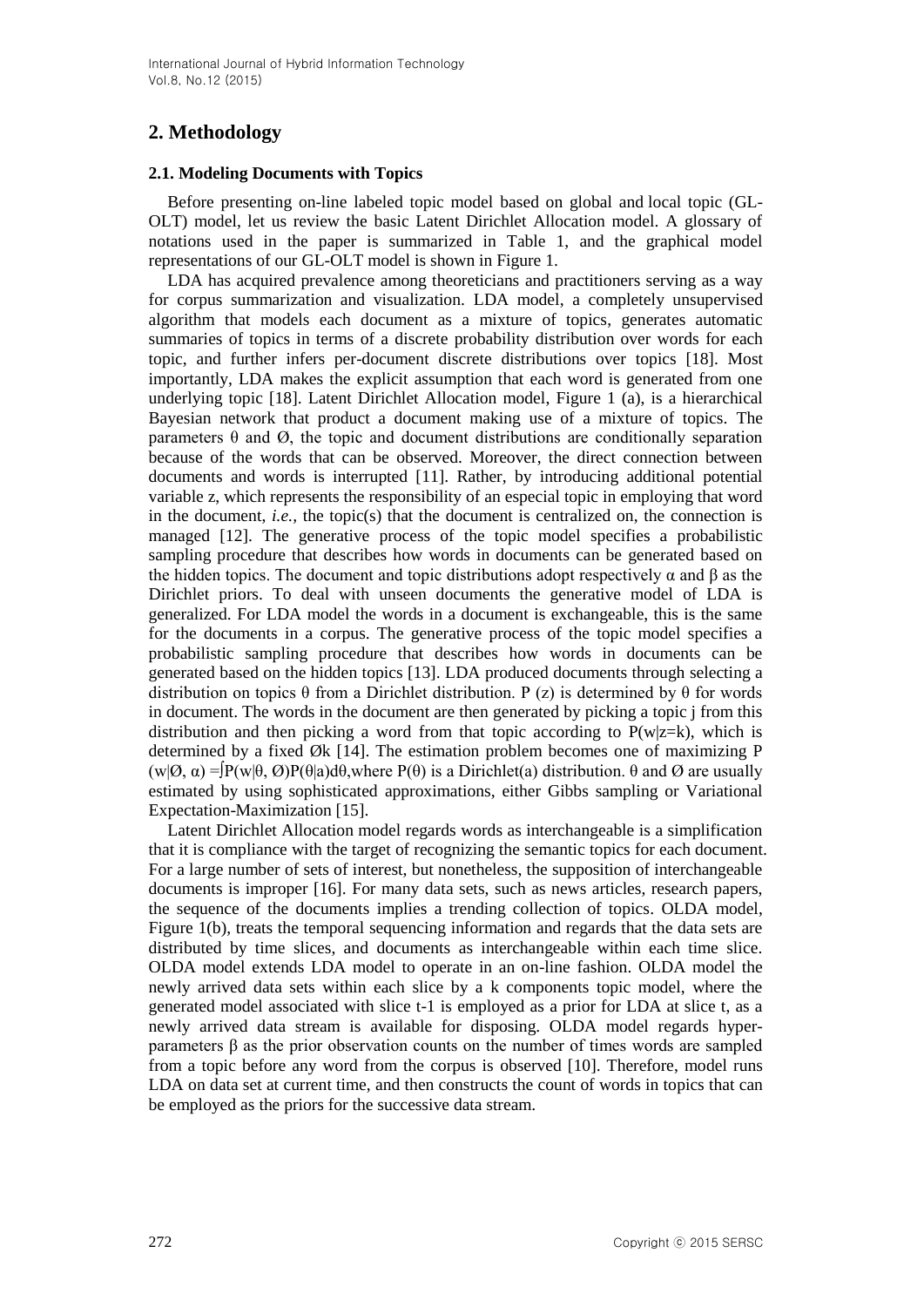#### **2.2. GL-OLT Model**

While OLDA is expressional plenty to reveal model's topics of documents related with a sequential distribution over time slice, it is not adequate for modeling data set paired with labels, since, as an unsupervised model, it do not has the capabilities to provide mean of incorporating meta-data into training procedure. This simulated us to optimize and extend OLDA model to combine and handle labeled document collection by on-line style. We propose on-line labeled topic model based on global and local topic (GL-OLT) model (see Figure1(c)), which is a generative model for sequentially organized data set of labeled-documents. GL-OLT model has the ability to update itself incrementally based on time slices by an on-line fashion, on the application side, find the latent low-dimensional structure of labeled-document and analyze dynamic evolution for the classified topics by labels.

GL-OLT model is separated with time slice, a disconnection period, *e.g.,* a day, or a year and documents are distributed for different time slices according to their time. The received sequence of documents within a time slice T are expressed as  $S_T = \{d_1, \ldots, d_N\},\$ where N is the number of received documents within T. In the section below, there are two ways of describing its generative process: firstly, the static portion within GL-OLT model that is considering a single time slice only, and for the second, the dynamic portion within GL-OLT model that is the migration of model over time. In our formalization of GL-OLT model, a document d contains a multi-set of words  $w_d$  from a dynamic vocabulary V and a set of labels  $\Lambda_d$  from a space of labels L (indexed by 1...L), each of label has been related with topics K<sub>l</sub> (indexed by 1…K<sub>L</sub>), Z<sub>l</sub> = {z<sub>l1</sub>, z<sub>l2</sub>, <sup>…</sup> ,z<sub>lkl</sub>}, and where every topic  $\mathcal{O}_{1k}$  is expressed by a multinomial distribution over  $w_d$  constructed by a symmetric Dirichlet prior  $\beta$ . Here the topics included in  $Z_1$  denote local topic. In addition to local topics, there is global topics kb,  $Z' = \{z_1', z_2', \dots, z_{kb'}\}$ . The topics included in Z' are global topics, which can been related to all labels. Local and global topics distributions adopt  $\alpha$  as the Dirichlet priors. Supposing the being of a general latent label L that can be used to total documents within the cluster, latent topics that have not been stuck any label are optionally modeled.  $\gamma$  denotes the  $\Lambda$  d is constructed by a prior  $\gamma$ . But because each document's label-set  $\wedge$  d is observed, its sparse vector prior  $\chi$  is unused. In GL-OLT model it is included for completeness.

GL-OLT model supposes that each local topic can only participate in one label, and each global topic can participate all labels. In GL-OLT model, we presume that a document d is constructed as following. An explicit sub-collection of usable labels is expressed by a sparse binary vector  $\Lambda_d$ . A document-explicit mix  $\theta$  over local and global topics is constructed by a symmetric Dirichlet prior with hyper parameters α for every label included in  $\Lambda_{d}$ , and then  $\psi$  is constructed by Dirichlet ( $\chi$ ). Each word w within a document d is constructed by some label's topic's word distribution, *i.e.*, a label l from  $\psi_d$ is selected firstly and then a local Z<sub>l</sub> or global topic Z' is chosen from  $\theta_{d,l}$  that have correlation with that label 1. Here supposes that the selection probability of  $Z<sub>1</sub>$  is pz, and z' is 1-pz. A variable identifier  $t \in \{0, 1\}$  is added. When t is equal one, the word w is constructed by local  $Z<sub>l</sub>$ , otherwise by global  $Z<sub>l</sub>$ . In this paper we realize the value of t through Bernoulli distribution. Finally, word w is selected from  $\mathcal{O}_{l,k}$ , where k is from  $Z_l$  if t is one, otherwise Z'. The static portion of GL-OLT is shown as following.

For each topic  $k \in \{1, \ldots, K\}$ :

Generate  $\mathcal{O}_k = (\mathcal{O}_{k,1},...,\mathcal{O}_{k,v})^T \sim \text{Dir}(.|\beta)$ 

For each document d:

Select labels of documents ∧ d Generate  $\Psi^{(d)} = (\Psi_{d,1}, ..., \Psi_{d,L})^T \sim Dir(. | \Lambda d)$ Generate topic distribution  $\theta_{(d)} = (\theta_{d,1},...,\theta_{d,K})^T \sim \text{Dir}(.|\alpha, \Lambda d)$ , where  $\Lambda_{(l)} = 1$ Generate topic distribution  $\theta_{(d)}^{\prime} = (\theta_{d,1},...,\theta_{d,Kb})^{\text{T}} \sim \text{Dir}(.|\alpha, \Lambda d)$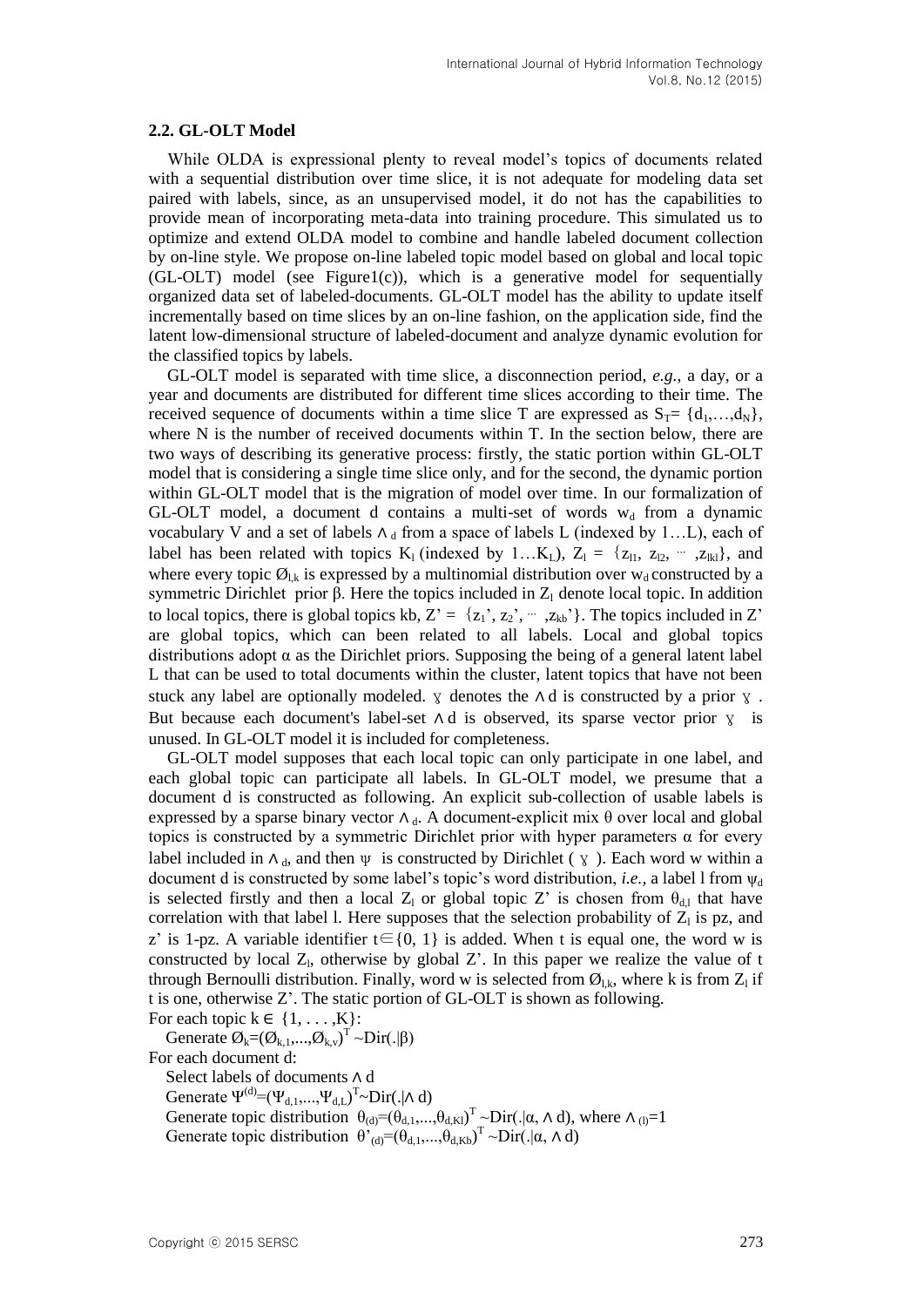For each word i in  $\{1,...,N_d\}$ Generate  $l_i$ ~Multinomial( $\Psi_{d,1},..., \Psi_{d,L}$ ) Generate ti~Bernoulli(pz)  $If$ (ti==1) Generate  $z_i \sim \text{Multinomial}(\theta_{(d)})$ Generate  $w_i$ ~Multinomial( $\mathcal{O}_{k,zi,1},..., \mathcal{O}_{k,zi,V}$ ) Else Generate  $z'_{i}$ ~Multinomial( $\theta'_{(d)}$ ) Generatew<sub>i</sub>~Multinomial( $\mathcal{O}_{k}z'_{i,1}, \ldots, \mathcal{O}_{k}z'_{i,v}$ )

For the dynamic portion, GL-OLT model treats the temporal sequencing information and regards that the data sets are distributed by time slices, and documents as interchangeable within each time slice. GL-OLT model extends LLDA model to cope with documents in an on-line way through resampling topic distributions for documents from the new stream updating parameters. GL-OLT model the newly arrived data sets within each slice by a k components topic model, where the generated model associated with slice t-1 is employed as a prior for LDA at slice t, as a newly arrived data stream is available for disposing. GL-OLT model regards hyper-parameters β as the prior observation counts on the number of times words are sampled from a topic before any word from the corpus is observed. Therefore, model runs the static portion of GL-LDA on data set at current time, and then constructs the count of words in topics that can be employed as the priors for the successive data stream.

In the dynamic portion  $\kappa$  is represented as a sliding window that comprises a fixed number of time slices and preserves a dynamic vocabulary, where each word relates to the total number in documents contained in current sliding window  $\frac{100}{10}$ . In order to keep  $\kappa$ constant, the documents partitioned into first old time slice are deleted when documents within a new time slice T appear. In this process, vocabulary will be updated by decreasing the total number related with words in documents contained within time slice T-1 by one. If the total number equals zero, the corresponding word will be deleted. Further update of vocabulary is performed on words in documents within time slices T by the reverse operation. This serves two purposes. The first cause is that the consecutive model will grow indefinitely over time and become less sensitive to modified topic if documents partitioned into different time slices are all saved. So we use sliding window to control of excessive growth over time. The second cause is optimizing LLDA model through considering dynamic vocabulary across time. Because a fixed vocabulary is considered by LLDA, this assumption is not rational for a practical online topic model, where it is impractical to pre-compute the vocabulary in advance. Therefore, GL-OLT model further optimizes LLDA by re-generating vocabulary when adding documents in new time slice to sliding window. The dynamic portion of GL-OLT is shown as following.

set initial values  $\alpha_0$ ,  $\beta_0$ ; topic number K; contribution factor  $\rho$ ; and window size |k|; Iterative step for new time slice  $T_{\text{new}}$ :

append  $T_{\text{new}}$  to sliding window;

if the number of time slices sliding window contains less than  $|\kappa|$ 

update vocabulary in sliding window by adding different words within  $T_{new}$ else

remove time slice that is first old in sliding window

update vocabulary in sliding window by

(a) removing words in documents within the removed time slice

- (b) adding new words within  $T_{\text{new}}$
- Calculate priors  $\alpha'$  and  $\beta'$

Resample z using  $\alpha'$  and  $\beta'$  for documents in sliding windows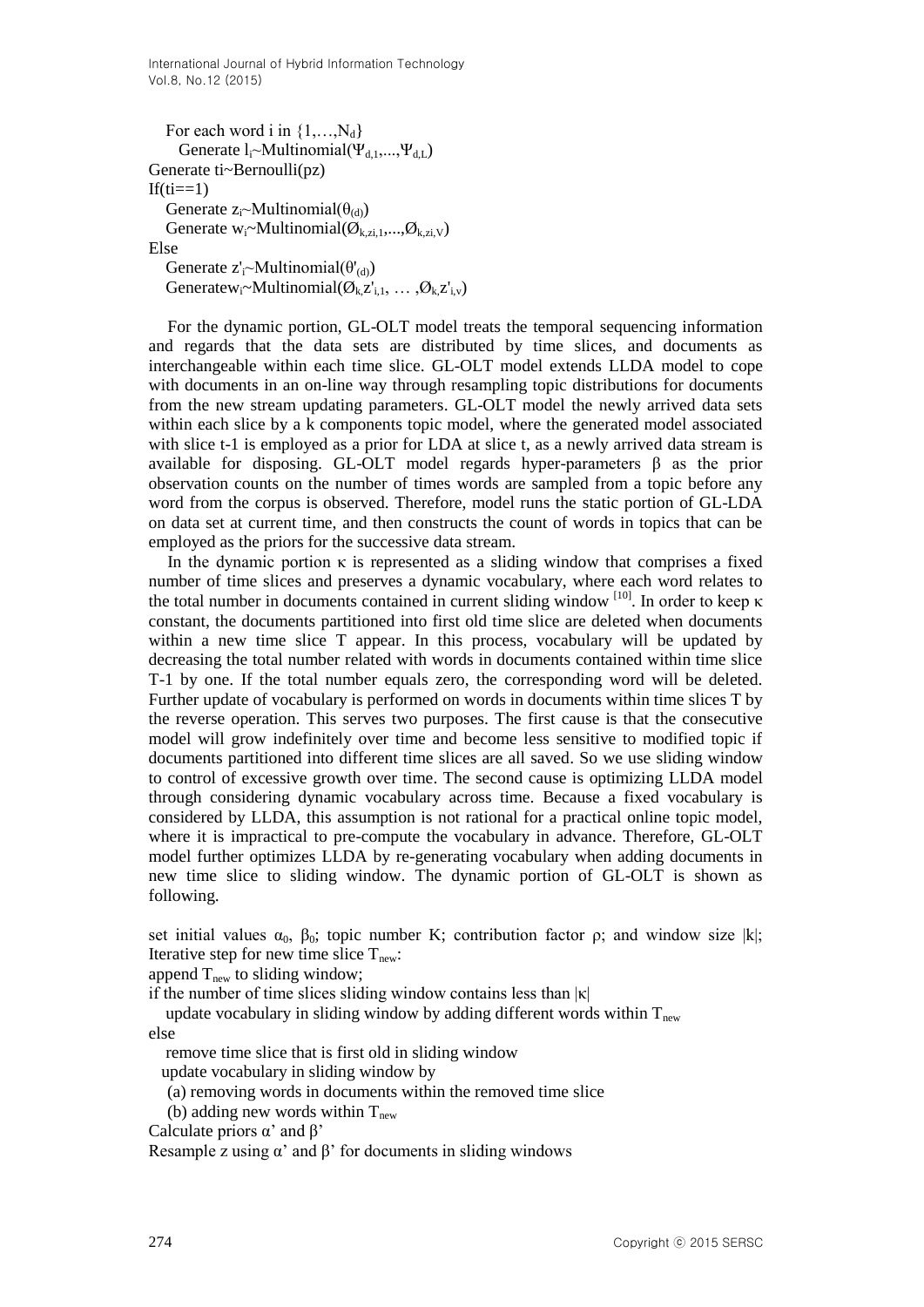When documents for time slice T+1 arrive, the current GL-OLT model is incrementally updated by representing topic distributions z for all documents within time slices included in sliding window κ, employing  $\psi$ ,  $\theta$  and  $\varnothing$  inferred according to previous model in time slice T to construct hyper-parameters  $\alpha'$  and  $\beta'$ , the Dirichlet priors, for current GL-OLT model. Let ρ be a contribution which determines its degree of contribution of previously known parameters in computing the priors of the successive new mode <sup>[13]</sup>. The Dirichlet hyper-parameters of a topic t in current time slice T+1 can<br>be obtained as follows:<br> $\alpha^{T+1} = \alpha_{X} \times \frac{D_T}{T} \times n^{(ki)}$   $\beta^{T+1} = \beta_{X} \times (1 + \rho \times (\frac{V_{T+1}}{T} \times n^{(vi)} - 1))$ be obtained as follows:

obtained as follows:  
\n
$$
\alpha_t^{\tau+1} = \alpha_0 \times \frac{D_{\tau}}{N_{\tau}} \times n_{\tau}^{(k)}
$$
\n
$$
\beta_t^{\tau+1} = \beta_0 \times (1 + \rho \times (\frac{V_{\tau+1}}{N_{\tau}} \times n_{\tau}^{(k)}) - 1))
$$

where  $\alpha_i^{T+1}$  and  $\beta_i^{T+1}$  are natural parameter for topic t in time slice T+1; N<sub>T</sub> and D<sub>T</sub> are the number of documents included into sliding  $\{T-|\kappa|, \ldots, T\}$  and the number of tokens contained those documents, respectively;  $V_T$  is the number of vocabulary in sliding {T- $|\kappa|, \ldots, \text{T}$ ;  $n_{\mu}^{(n)}$  and  $n_{\mu}^{(n)}$  are the total number of topic t related with documents in slice T and the total number of words in those documents related with topic t.

Because the topic is the distribution of words, the label of topic can be calculated by the label of words, and furthermore a unlabeled-document can be labeled by its topics' label. A time slice can be predicted given the words within the document. In general, tracking the evolution of captured topics only need taking into consideration topics associated with same label. For example, if we want to measure the trending of football topic within someone time slice, we only calculate the distance of the captured topics associated with label of sport within that time slice using KL or JS divergence. So in order to further improve performance of tracking topics' evaluation, GL-OLT model can assign the detected topics according to associated label and adopt multithread technology to implement parallel computing.

# **3. Approximate Variation Inference**

We have represented the intention behind GL-OLT model and clarified its conceptual benefits over other models. In this section, assuming there is a sliding window κ that comprises a fixed number of time slices,  $\{T-|\kappa|-1,\ldots,T-1\}$ , after a new time slice  $T+1$ arrives, we shift our attention to process for inference and parameter estimation under GL-OLT model, *i.e.,* find parameters within time slice T+1.

Gibbs sampling is a [Markov chain Monte Carlo\(](http://en.wikipedia.org/wiki/Markov_chain_Monte_Carlo)MCMC) [algorithm](http://en.wikipedia.org/wiki/Algorithm) for obtaining a sequence of observations which are approximated from a specified [multivariateprobability distribution](http://en.wikipedia.org/wiki/Multivariate_distribution) (*i.e.,* from the [joint probability distribution](http://en.wikipedia.org/wiki/Joint_probability) of two or more [random variables\)](http://en.wikipedia.org/wiki/Random_variables), when direct sampling is difficult. Complexity reduction to be done through the Gibbs sampling algorithm let us transform parameter calculation question into a not complicated counting and sampling course. In this section, we employ Gibbs sampling to perform approximate inference. Through this process, we will obtain parameters θ, the multinomial distribution of topics specific to the document's labels, Ø, the multinomial distribution of words specific to label's topic, and ψ, the multinomial distribution of labels specific to document.

We are interested in finding an efficient way to compute the joint likelihood of the observed word w with the unobserved label and topic assignments, *i.e.,* find the special distribution of parameters  $\theta$ ,  $\varnothing$  and  $\psi$  that maximize (marginal) likelihood of p(z, w,l,t| $\chi$ , α, β,∧ , pz). This Likelihood probability can been decomposed:

 $p(z, w, l, t | y, \alpha, \beta, \Lambda, pz) = p(w | z, \beta) P(z, l, t | \alpha, \Lambda, pz, y)$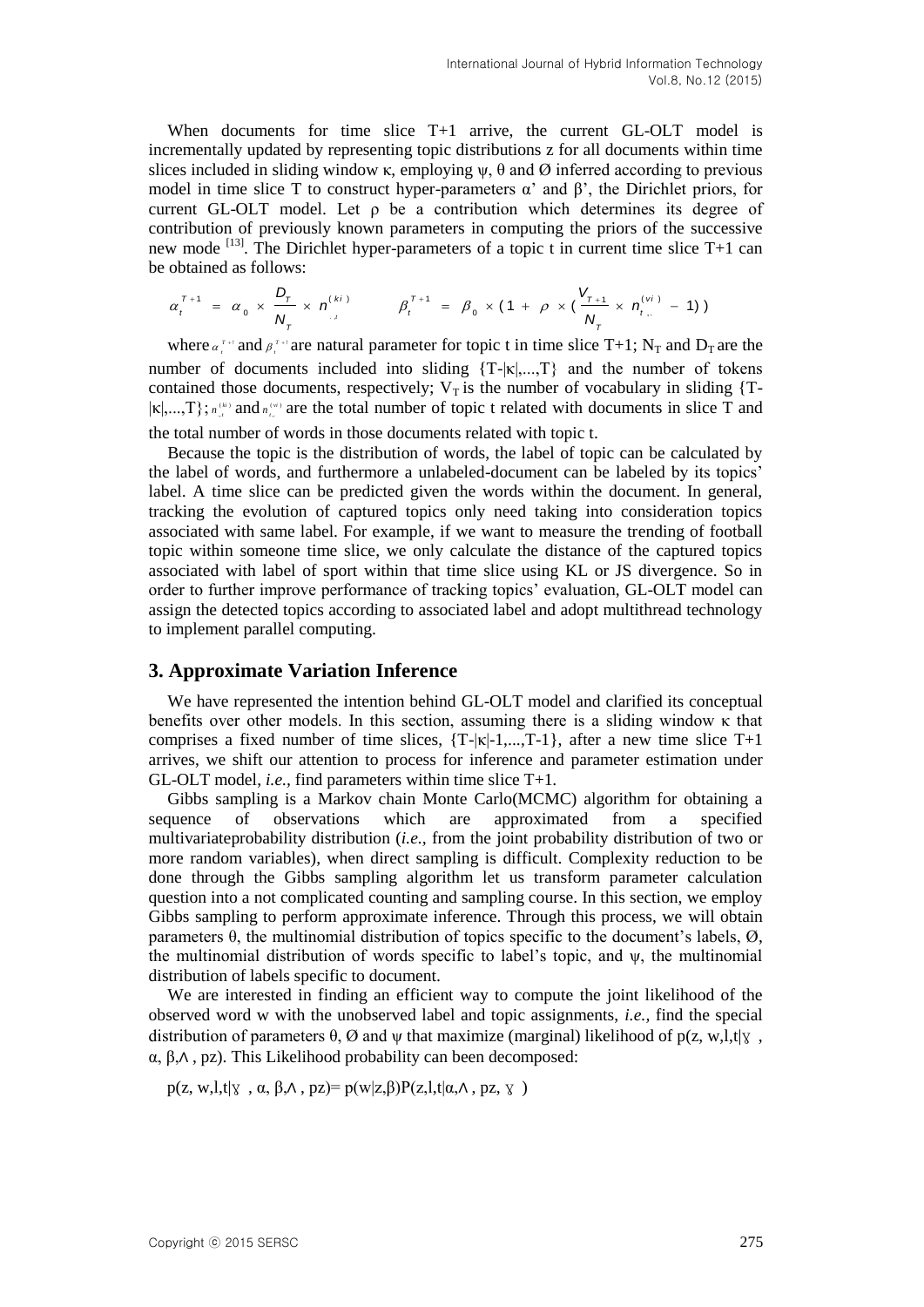This joint likelihood can be used to derive efficient updates for parameters  $\theta$ ,  $\varnothing$  and  $\psi$ . First, the probability  $p(w|z,\beta)$  can be decomposed into  $p(w,\emptyset|z,\beta)d\emptyset$ . The detailed derivation process of it can be computed as following:

$$
\int p(w, \varphi \mid z, \beta) d \varphi
$$
\n
$$
= \int p(w \mid z, \beta, \varphi) p(\varphi \mid \beta) d \varphi
$$
\n
$$
= \int \prod_{k=1}^{K} (\prod_{\nu=1}^{V} \varphi_{k,\nu}^{n_{k,\nu}}) \frac{\Gamma(\sum_{\nu=1}^{V} \beta_{\nu})}{\prod_{\nu=1}^{V} \Gamma(\beta_{\nu})} (\prod_{\nu=1}^{V} \varphi_{k,\nu}^{\beta_{\nu}-1}) d \varphi
$$
\n
$$
= \prod_{k=1}^{K} \frac{\Gamma(\sum_{\nu=1}^{V} \beta_{\nu})}{\prod_{\nu=1}^{V} \Gamma(\beta_{\nu})} \frac{\prod_{\nu=1}^{V} \Gamma(\beta_{\nu} + n_{k,\nu}^{(vi)})}{\Gamma(\sum_{\nu=1}^{V} \beta_{\nu} + n_{k,\nu}^{(vi)})} d \varphi
$$
\n(1)

Using the model's independence assumptions, we expect the further expansion of remaining joint probability P(z,l,t|α, Λ, pz, γ) is showed as P(z,l,t|α, Λ, pz, γ) = P(l| γ ,∧ )P(z|l, t, α)P(t|pz). Firstly, let's consider to the probability P (l|γ ,∧ ), which, on account of ∧ is supposed known, could be decomposed into:

$$
P(l | \gamma, \land)
$$
  
=  $P(l | \land, \psi) P(\psi | \gamma, \land)$   
=  $\int_{\Phi} \prod_{d=1}^{M} P(\psi_d | \gamma, \land \land) \prod_{i=1}^{W_d} P(l_{d,i} | \land \land, \psi_d) d\Phi$  (2)  
=  $\prod_{d=1}^{M} \prod_{j \in \land d} \frac{\Delta(n_{d,i...} + \gamma)}{\Delta(\gamma)}$ 

Here we introduce the notation in [17] where  $\overline{\vee}(x)$  is defined as following:

$$
\Delta(x) = \frac{\prod_{k=1}^{\dim x} \Gamma(x_k)}{\Gamma(\sum_{k=1}^{\dim x} x_k)}
$$

Now let's return to the computation of  $P(z|l, \alpha)$  and  $p(t|pz)$ . These can be computed as

equation (3) and (4).  
\n
$$
P(z | I, t, \alpha)
$$
\n
$$
= \int_{\theta} P(z | I, t, \theta) P(\theta | t, \alpha) d\theta
$$
\n
$$
= \int_{\theta} \prod_{d=1}^{M} \prod_{i=1}^{M} P(z_{d,i} | I_{d,i}, \theta_{d,i}^{i})^{1-t_{d,i}} P(z_{d,i} | I_{d,i}, \theta_{d,i})^{t_{d,i}} P(\theta | t, \alpha) d\theta
$$
\n(3)\n
$$
= \int_{\theta} \prod_{d=1}^{M} \prod_{i=1}^{M} (\theta_{d,i,d,i}, z_{d,i})^{t_{d,i}} (\theta_{d,i}^{i})^{1-t_{d,i}} P(\theta | t, \alpha) d\theta
$$
\n(4)

In Gibbs sampling a MCMC is organized to have a particular stationary distribution. In this paper, we want to acquire a MCMC that can converge to the posterior distribution over z given training set M, α and β. Obtaining a sampling from the distribution p (l,z,t|M,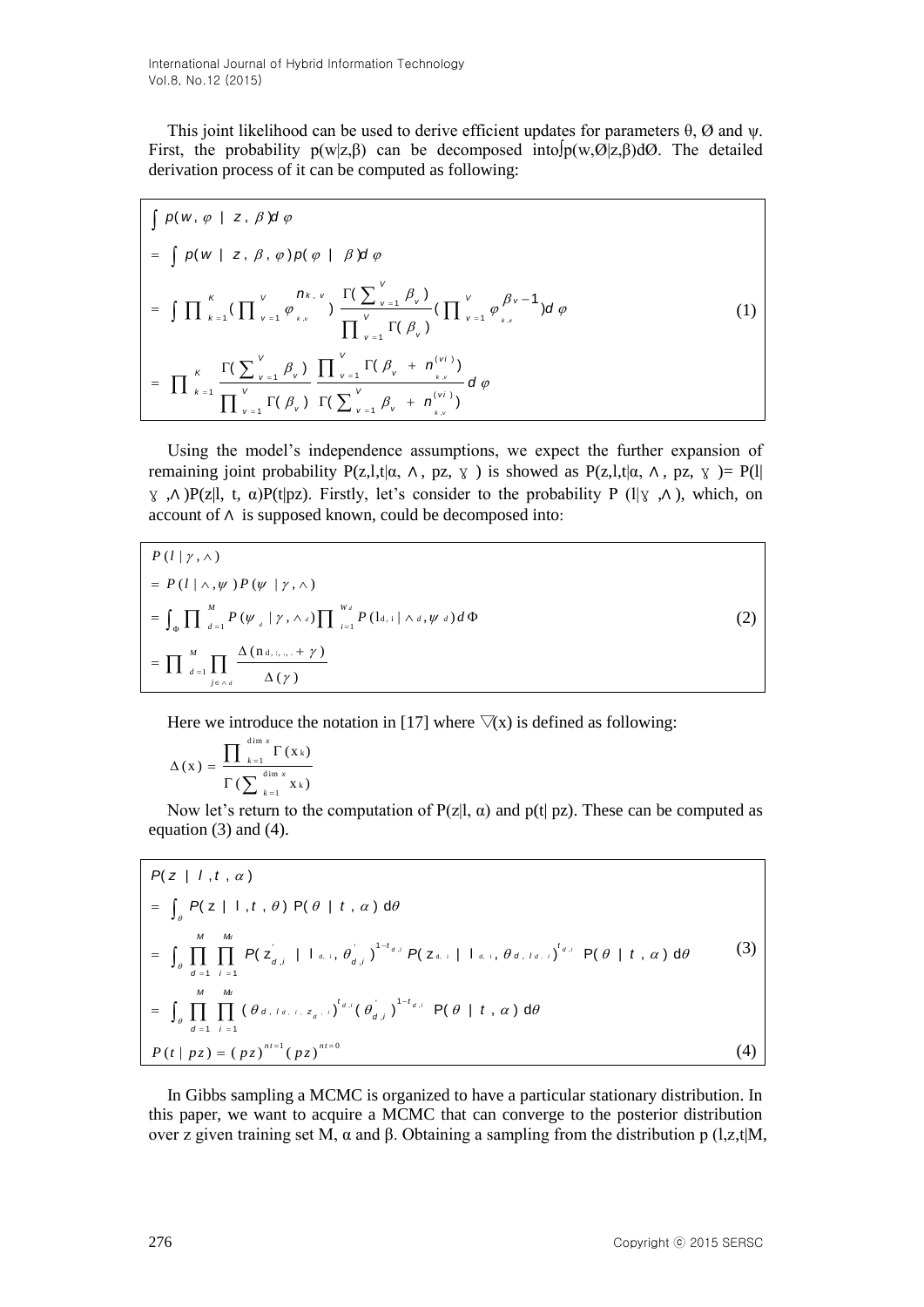$α, β$ ), using Gibbs sampling by (a) sampling a topic distribution  $z_{d,i}$  and label distribution  $l_{\rm di}$  for an individual word  $w_{\rm di}$ , and (b) iterating this procedure for every word. In equation (5) we show how to derive the basic equation though equations (1-4) needed for the Gibbs sampler when t is equal to one.

$$
p(1_{d,i} = j, z_{d,i} = k, t_{d,i} = 1 | 1_{\neg d,i}, z_{\neg d,i}, w_{d,i} = v, \gamma, \alpha, \beta)
$$
  
\n
$$
\propto I[j \in \wedge_{d}, k \in 1..K] \left( \frac{\alpha + n_{d,j,k}^{(-d,i)}}{k_{i} \alpha + n_{d,j,m}^{(-d,i)}} \right)
$$
  
\n
$$
\left( \frac{\beta + n_{j,k,t}^{(-d,i)}}{v_{\beta} + n_{j,k,t}^{(-d,i)}} \right) \left( \frac{n_{d,j,m}^{(-d,i)} + \gamma}{n_{d,j,m}^{(-d,i)} + \sum_{j \in \wedge d} \gamma} \right) pz
$$
\n(5)

When t equal zero, the basic equation though equations (1-4) needed for the Gibbs sampler is shown as  $(6)$ .

| $\alpha$ sampled to shown as $(0)$ .                                                                                                                                                   |     |
|----------------------------------------------------------------------------------------------------------------------------------------------------------------------------------------|-----|
| $p( \text{I}_{d, i} = j, z_{d,i} = k, t_{d,i} = 0   \text{I}_{d,i}, z_{d,i}$ , Wd, i = $V, \gamma, \alpha, \beta)$                                                                     |     |
| $\alpha$ $I[j] \in \Lambda_d, k \in 1K_g$ ] $\left( \frac{\alpha + n_{d,j,k}^{(-a,j)}}{k_j \alpha + n_{d,j,k}^{(-a,j)}} \right)$                                                       | (6) |
| $\left(\frac{\beta + n_{.,j,k,t}^{(-d,i)}}{\gamma \beta + n_{.,j,k,t}^{(-d,i)}}\right)\left(\frac{n_{d,j,}^{(-d,i)} + \gamma}{n_{d,1,}^{(-d,i)} + \sum_{j \in [d,d]} \gamma}\right)pz$ |     |

# **4. Experiments**

In this paper we use data sets from Xinhua News Agency for evaluation. An insufficient expression of the data sets adopted in our experiments is presented. Xinhua News corpus includes of news articles and ordered by time. For our experiments, we use the data set contains articles from Xinhua News between 2013, 6, 1 to 2013, 11, 30. We only extract eight classifications consist of arts, business, and health and so on. These data sets were preprocessed for down-casing, deleting extremely common words and numbers, and removing the words that frequency less than six times in the data set. Each document associated with classification labels has a time stamp that is determined by the day. In our experiments, the time slice and sliding windows are set to1 day and 3 days. The hyper-parameter  $\alpha_0$  is set to 0.002, a small initial value of  $\alpha$  is employed to construct a sparse topic distribution over documents. 0.02 is adopted for  $β_0$ .

# **4.1. Perplexity for Different Models**

The density measurement, expressing the potential configuration of data, is the intention of document modeling. Measuring the model's universal performance on formerly unobserved document is general method to estimate that. Perplexity is a canonical measure of goodness that is used in language modeling to measure the likelihood of a held-out test data to be generated from the potential distributions of the model [4]. Better universal performance is manifested by a lower perplexity and the higher the likelihood on a held-out document. Formally, for a test set of M documents, the perplexity is [14]: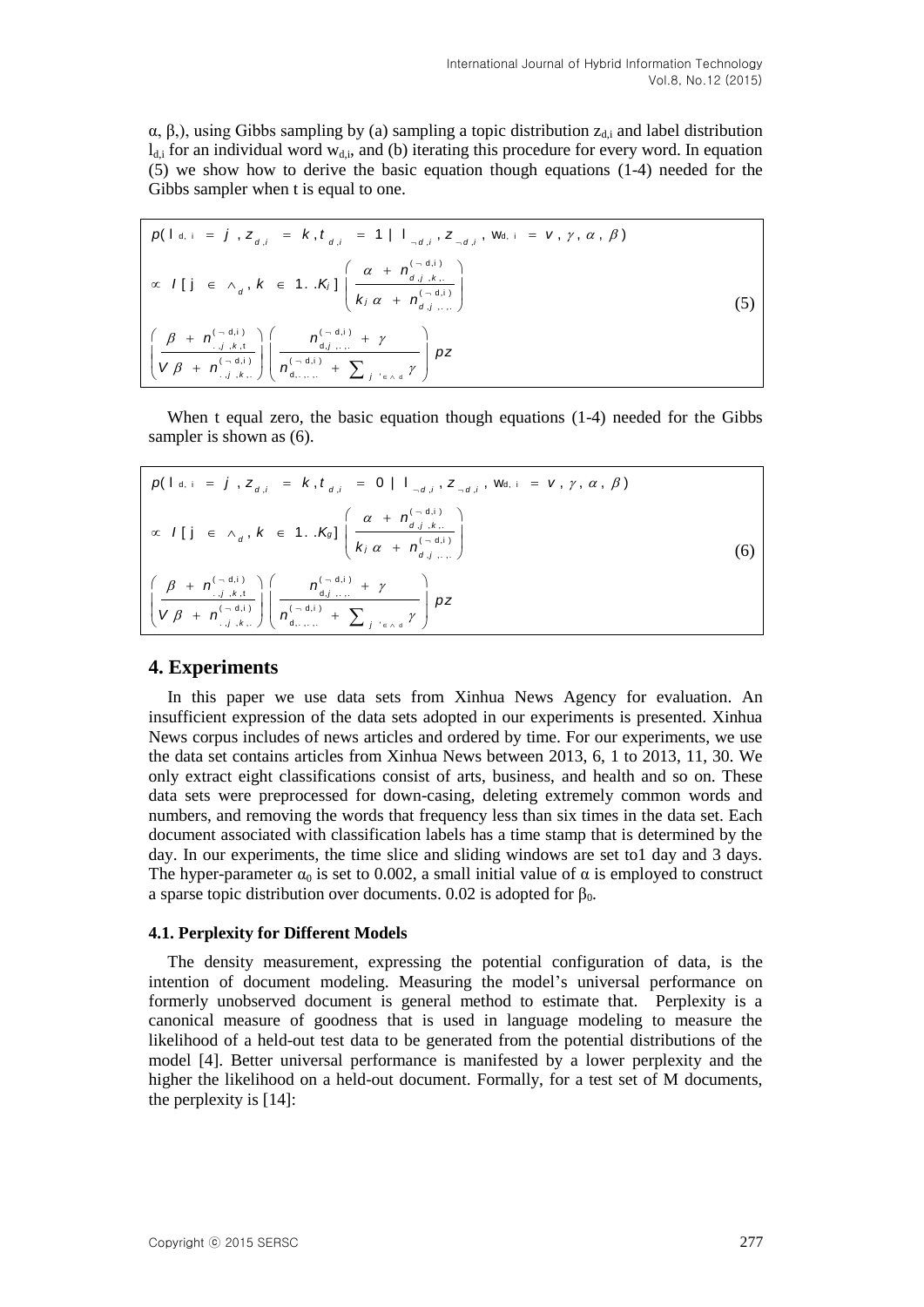t ex t ( t ) , , 1 1 1 1 per pl ex i t y ( M ) l og( ) ex p *V K M k v m k d m v k M d d n N* 

GL-OLT model is the extended model which is based on improved labeled LDA and modified online topic model. In experiments, we compared Online Topic Model (OLDA), Labeled Latent Dirichlet Allocation (LLDA), Latent Dirichlet Allocation (LDA), and our presented on-line label topic model (GL-OLT). The averaged perplexity as a function of the number of topics trained on XinHua news is presented in Figure 2.



**Figure 2. Comparisons of Perplexity**

OLDA and GL-OLT model all explore new ways of incorporating metadata of the time stamp information into their models. However, we proposed model using knowledge of the labels associated with document to extend a better prior for the data set based on OLDA. So GL-OLT further develops the generalization performance of OLDA model to document associated with labels. One can see shown in Figure 1 that that making use of the label information significantly improves the predictive log-likelihood.

In addition, the documents clustering of the standard LDA model can be seen as the clustering operation based on topics settled by user. Since LDA model do not make use of the label or time information for Labeled corpus ordered by time, which limits its generalization performance, LDA is distinctly not better than either of topic-based models, as demonstrated by its high perplexity. As shown in Figure 1, the ability of document clustering of GL-OLT model and LLDA always performs better than LDA model. So in most cases, the effective use of documents' labels or time information can improve the effect of document clustering.

During the process of document clustering, GL-OLT and LLDA model, viewed as partially supervised clustering model, all adopt new way, which is incorporating label information within corpus into their models, to promote the generation of document's topics. So the effect of document clustering is obviously improved with respect to LDA model. However, GL-OLT model further develops the generalization performance of document clustering of LLDA model through making use of the time information within corpus. One can see shown in Figure 1 that that making use of the time information significantly improves the predictive log-likelihood.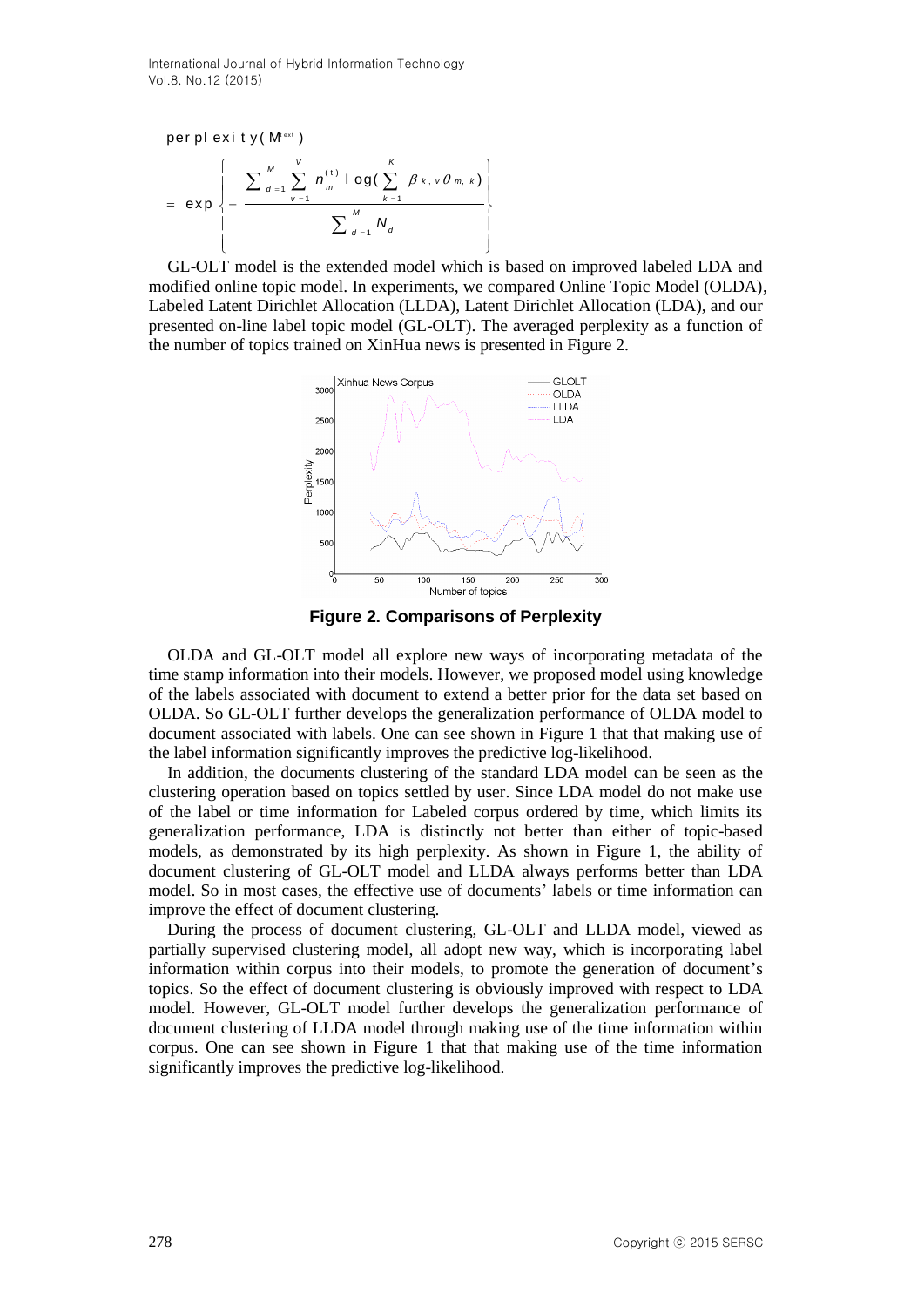#### **4.2. Classification Accuracy**

The distribution of a document over topics can be considered a reduced description of the document in a new space spanned by the small set of latent variables [2]. So, the performance of the topic model can be evaluated by investigating the amount of discriminative information that is preserved in the document distributions. One way to do this is through solving a classification problem [10]. For evaluation, classification accuracy is common measure. This means that we need definitely know the classification label of topic. Considering the topic is the distribution of words, the determination of label for topic can be done by the label of words associated for topic. But every word has different weight for label, according the discrimination of the word to document in tfidf, we take into account tfidf during calculating the discrimination of word to label, combine the word frequency to obtain the relationship matrix of word to response variable as following:

$$
C = \sum_{v} \{ \sum_{d \in C} \sum_{v \in d} n_v \times t \text{ if } df_v \} \times \varphi_v
$$

C denotes the labels associated with document; v is the word in that document. For every word with this label we obtain the weight of word to label by the product of word frequency and tfidf, and take the average. So the topic's label can been obtained. As a document d is related with a multinomial distribution θ over topics, we can further predict the unlabeled-document's labels by  $\theta_d$ .

In order to verify the GL-OLT model for the accuracy of the classification task, employing labeled XinHua corpus, GL-OLT model will been compared with LLDA and OLDA model according to one-error, coverage and hamming loss as the accuracy criteria that are commonly used by Multi-label classification. As GL-OLT model is label ranking algorithm, the value of hamming loss can not been directly calculated. In this paper hamming loss is made some transformations, the variant calculation of hamming loss is as follows.

$$
hamming - loss = \frac{1}{m} \sum_{i=1}^{m} \frac{|\mathbf{Y} \cdot \Delta \mathbf{Z}_i|}{|\mathbf{Y} \cdot|}
$$

The reference to m refers to the number of testing documents.  $Y_i$  and  $|Y_i|$  refer to the labels contained in the document i and the number of labels, respectively. The testing documents i will be sorted, and then, the first  $Y_i$  labels,  $Z_i$ , are used as the result of model's prediction.  $\Delta$  refers the set of symmetry with unequal between the set  $Y_i$  and  $Z_i$ .  $|Y_i \Delta Z_i|$  indicates the number of two sets of unequal elements.

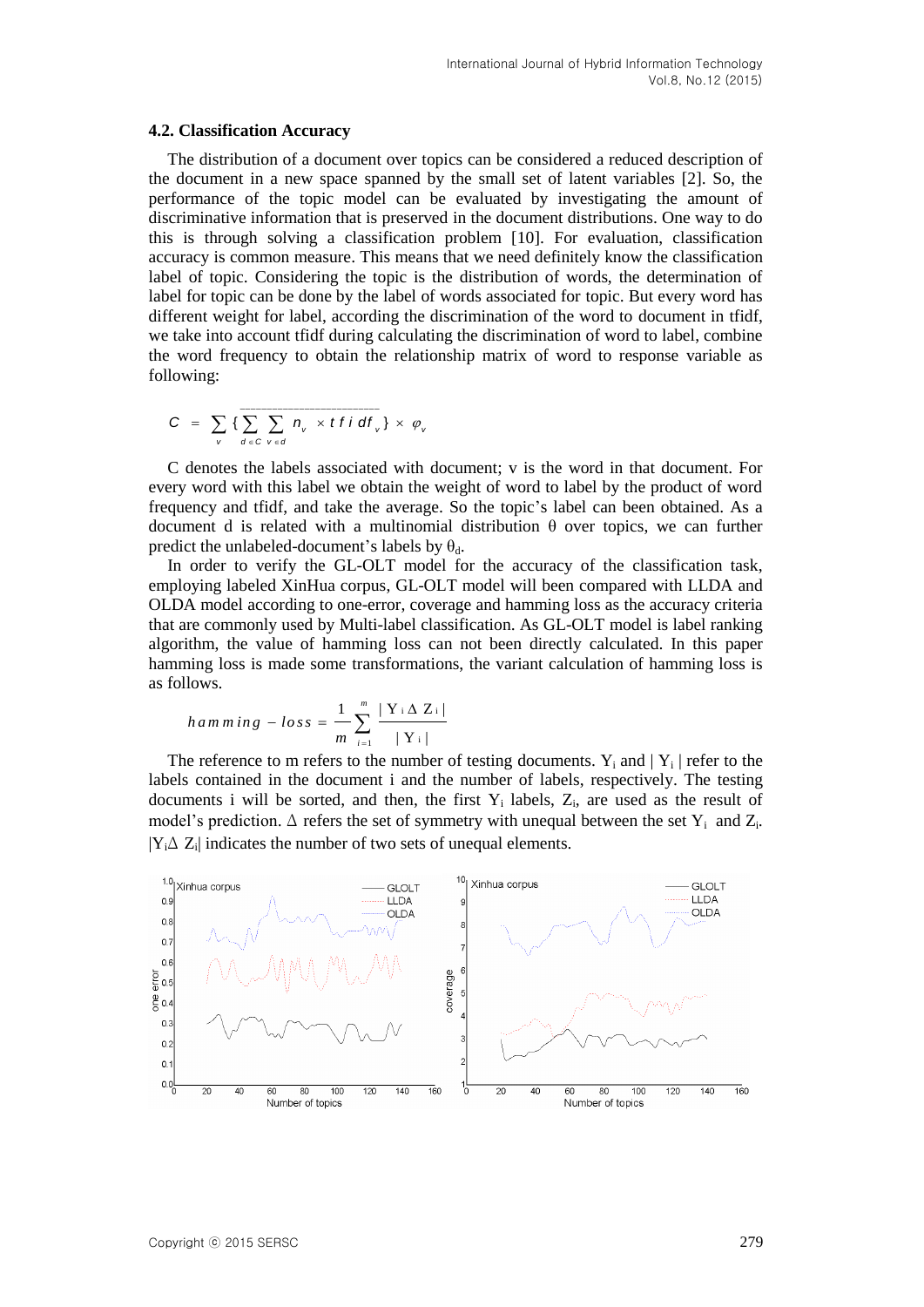

**Figure 3. Comparisons of Predictive Ability**

Figure 3 illustrates the test results. As shown in Figure 3, GL-OLT model has stronger discrimination ability of labels relative to LLDA and OLDA model. The error rate of GL-OLT model is significantly lower than LLDA and OLDA model, especially based on evaluation criterion one-error and coverage.

### **4.3. Algorithmic Efficiency**

The comparison of the average iteration time is shown in Figure 4. Because there is linear relationship between the complexity of the model and the number of topics, the average iteration time grows with the number of topics.



**Figure 4. Comparisons of Running Time**

GL-OLT and OLDA are able to detect topics without making use of the overall data. However LLDA model need entire data to be stored for future processing, the average iteration time of LLDA is remarkably higher than GL-OLT and OLDA model. Furthermore, GL-OLT model adopts the [dynamic](http://dict.youdao.com/w/dynamic/) [maintenance](http://dict.youdao.com/w/maintenance/) of sliding windows before and after an update to control of excessive growth and only sample topics of labels of document relative to OLDA. After several enhancements for GL-OLT model, as it shown the running time of GL-OLT model is the shortest

## **5. Summary**

In this paper, the proposed GL-OLT model offers a relatively simple probabilistic model for exploring the relationships among documents, labels, topics, time slices and words. Firstly, this model prefers advanced constraints on latent topics that cause them to